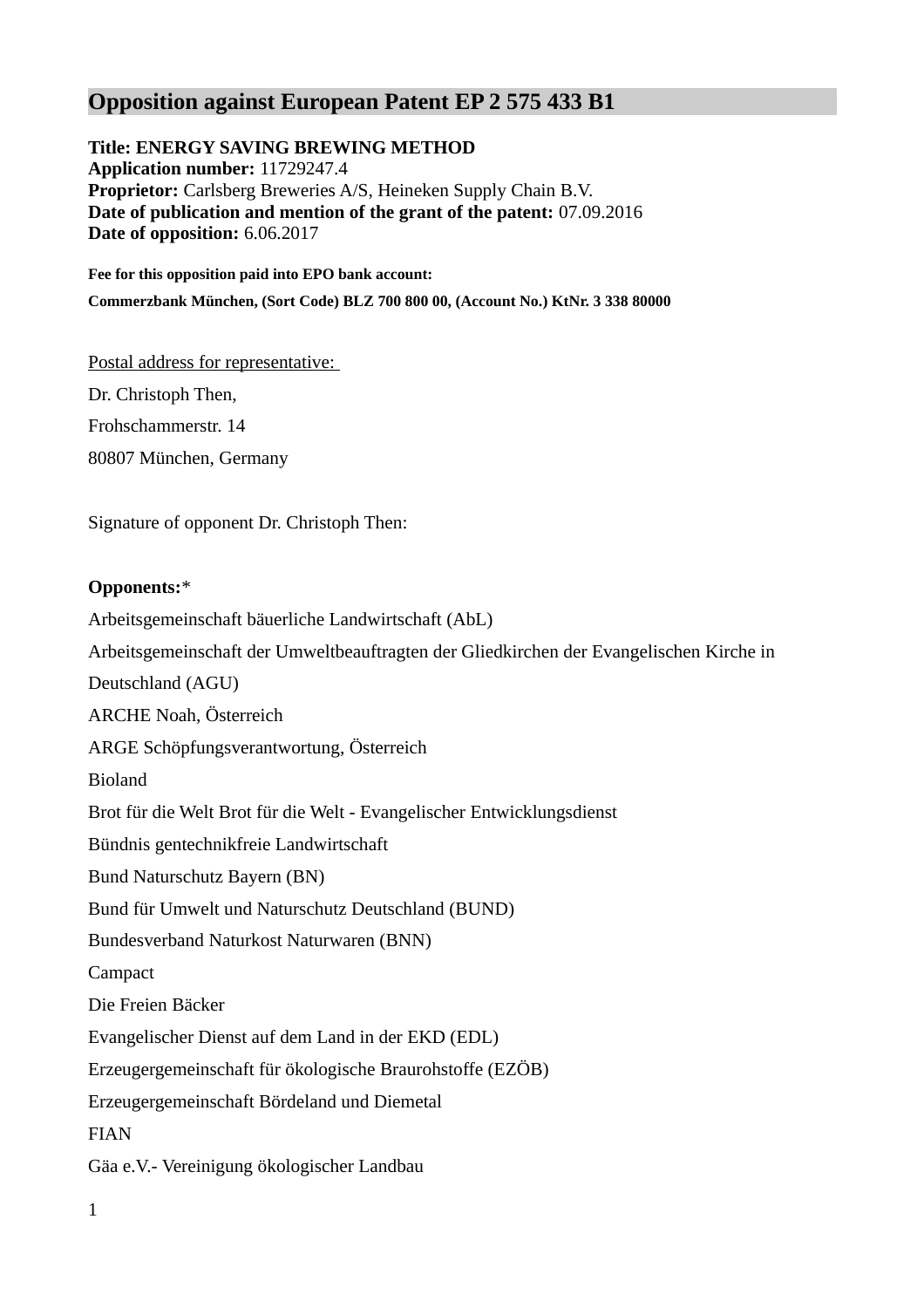GAIA Portugal Gen-ethisches Netzwerk (GeN) Horizont3000, Austrian Organisation for Development Cooperation, Österreich IG Milch, Austria IG Nachbau Katholische Landvolkbewegung (KLB) Kopenhagen Food co-operative, Denmark Dr. Ruth Tippe (supported by Kein Patent auf Leben!) Dr. Christoph Then (supported by No patents on seeds!) NOAH – Friends of the Earth, Denmark Plataforma transgenicos fora, Portugal ProSpecie Rara, Schweiz Pro Regenwald Sambucus Slow Food Deutschland Swissaid, Schweiz Umweltinstitut München Verband Katholisches Landvolk (VKL) WeMove.EU Welthaus Diözese Graz-Seckau, Österreich Zivilcourage Miesbach Zivilcourage Rosenheim Zukunftsstiftung Landwirtschaft (Save our seeds!)

**\*if not mentioned otherwise, the country of residence is Germany**

Further, the following individuals from Austria are joining as opponents: Dietmar Bauer, Rupert Esberger, Dr. Manfred Gamauf, Ing. Gottfried Hoinig, Kurt Huber, Bernhard Kaiser, Martin Kaiser, Erwin Pichler, Alexander Schwartz, Michael Schwartz, Thomas Wagner, Lucia Zisser, Roland Zisser.

Opposition is filed against the patent as a whole. Revocation of the whole patent and if necessary a public hearing of the opposition is requested.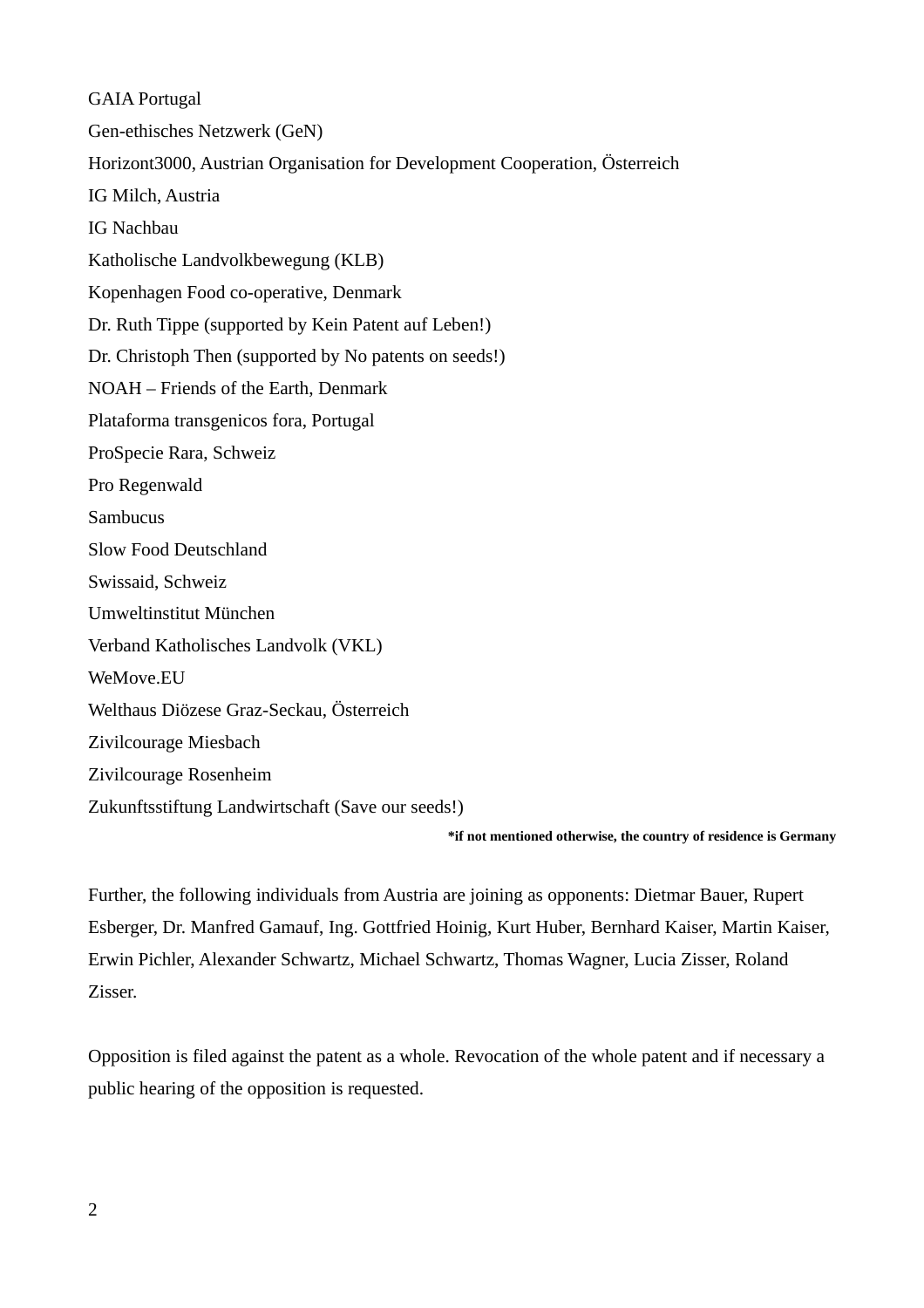#### **Reasons for opposition:**

1. The patent violates Art 53(b) EPC because it claims plant varieties and plants derived from essentially biological processes.

2. The patent is not inventive and therefore violates Art 56, EPC.

# **1. Violation of Article 53(b), EPC**

#### **1.1 The content of the patent and its teaching**

The patent claims barley plants with a combination of traits including null-LOX-1-null-LOX-2 null-MMT (also called a double-null-LOX-null-MMT), which is supposedly useful in the preparation of beverages, such as beer. The plants are intended for cultivation and for the production of barley kernels that can supposedly reduce the amount of energy needed during the brewing process.

The plants characteristics used to achieve the combination as claimed in the patent were derived from random mutations, and were already described in patents EP 2384110 (WO 2010/075860) and EP 2373154 (WO 2010/063288). No inventive step was added. Compared to the previous patents, the only difference described is the crossing and selection resulting in a combination of the traits.

#### Claim 7 reads:

*"A barley plant, or a part thereof, wherein said barley plant comprises:* 

*a) a first mutation that results in a total loss of functional LOX-1, and* 

*b) a second mutation resulting in a total loss of functional LOX-2 and* 

*c) a third mutation resulting in a total loss of functional MMT."*

The process used to produce the plants is described on page 33 of the patent:

*"Accordingly, this disclosure also is directed to methods for producing a new double-null-LOX-null-MMT barley plant by crossing a first parental barley plant with a second parental barley plant, wherein the first or second plant is a double-null-LOX-null-MMT barley. Additionally, both first and second parental barley plants can come from a double-null-LOX-null-MMT barley variety."* 

Further, Example 3 (page 37) is presented as follows:

#### *"Barley crossings*

*FIG. 3 summarizes how the double-null-LOX-null-MMT barley line of the instant invention was developed by first crossing barley line A689 [double null-LOX cf. PCT patent application no PCT/DK2009/050355 (published as WO2010/075860)] with line 8063 [null-MMT cf. PCT Patent Application No. PCT/DK2009/050315 (published as WO2010/063288)]. Using standard breeding techniques, doubled haploid lines were developed, and propagated in the greenhouse. Of these, the best-performing lines with regard to agronomic performance - as well as an absence of LOX-1 activity (cf. Example 2 in U.S. Patent No. 7,420,105 to Breddam, K. et al.), an absence of LOX-2 activity (cf. Example 2 in PCT Application No. PCT/DK2009/050355 (published as WO 2010/075860), and Example 1 herein), as well as an absence of SMM and MMT activity (Examples 2 and 4*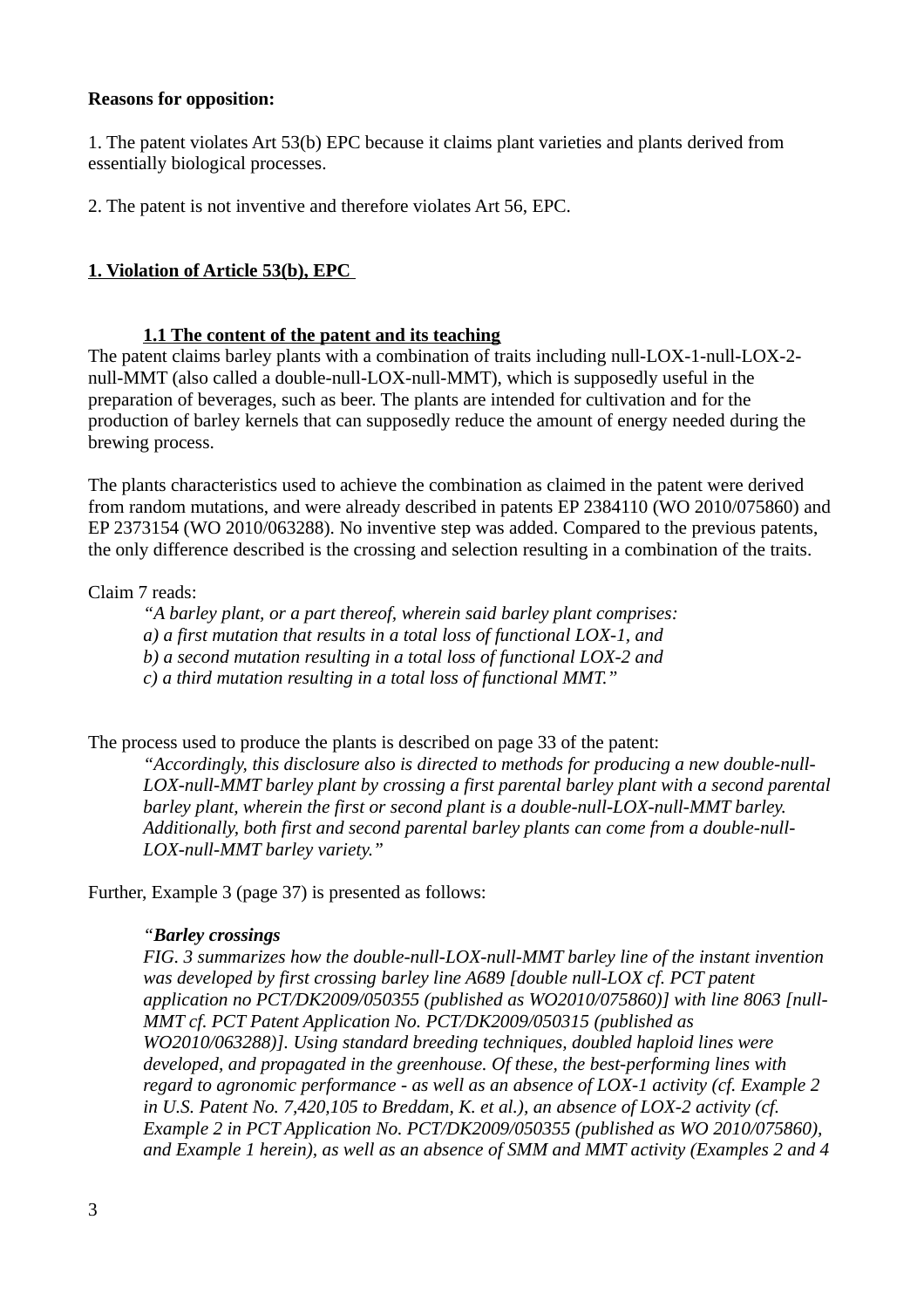*(see below) in PCT Application No. PCT/DK2009/050315 (published as WO2010/063288), and Example 2 herein) - were selected for further propagation and analysis. These lines are denoted "Triple-Null" herein. In general for LOX activity determinations, seeds of double haploid lines were harvested and followed by analysis of 12 grains of each line and control varieties, giving a <5% standard deviation for the measurements (FIG. 4)."* 

# **1.2 The scope of the patent**

Claim 7 as granted not only covers barley plants derived from the processes described in the patent, but also plants inheriting similar or the same genetic conditions and phenotypical characteristics either stemming from native traits, or from other methods used in conventional breeding. The patent also covers methods for brewing and beverages, such as beer, using the claimed barley plants.

## **1.3 Legal analysis**

Article 53(b) of the European Patent Convention (EPC), as well as Article 4 of EU Directive 98/ 44/EC prohibit patents on

*"plant or animal varieties or essentially biological processes for the production of plants or animals"*

As shown in the description e.g. on page 33 and in Example 3 (page 37), plant varieties (or "cultivars") are used to produce the plants as claimed. Further, the outcome and the goal of the breeding process has to be classified as varieties. Therefore, the patent violates Article 53 (b) with regard to the exclusion of plant varieties: Plant varieties are mentioned as being the source for further crossings as described in the patent and inevitably plant varieties also are the final result of the these crossings.

Furthermore, the plants as claimed result from a process of crossing and selection, a process that must be considered to be "essentially biological". Therefore, these plants are not patentable.

Finally, the characteristics of the parental plants that are used as a starting point to achieve the combination as claimed, are derived from random mutations, which also have to be considered to be essentially biological processes (in accordance with patent law). As the European Commission – based on the history and the text of the EU Directive 98/44 which is part of the Implementing Regulations of the EPC - stated $1$ :

*"The trigger point for ensuring the patentability of either a plant or an animal is the technical process, such as for instance the insertion of a gene into a genome. Essentially biological processes are not of a technical nature and therefore, according to the position taken by the legislator, they cannot be covered by a patent."*

It is evident that the random mutations used as the basis for the granting the patent do not fulfil the criteria to allow patentability as described by the European Commission.

As a result, the patent violates Article 53 (b). Consequently, claims 7-16, as well as claim 16, must be revoked.

<span id="page-3-0"></span>1

[http://eur-lex.europa.eu/legal-content/EN/TXT/?](http://eur-lex.europa.eu/legal-content/EN/TXT/?qid=1478769496064&uri=CELEX:52016XC1108(01)) [qid=1478769496064&uri=CELEX:52016XC1108\(01\)](http://eur-lex.europa.eu/legal-content/EN/TXT/?qid=1478769496064&uri=CELEX:52016XC1108(01))